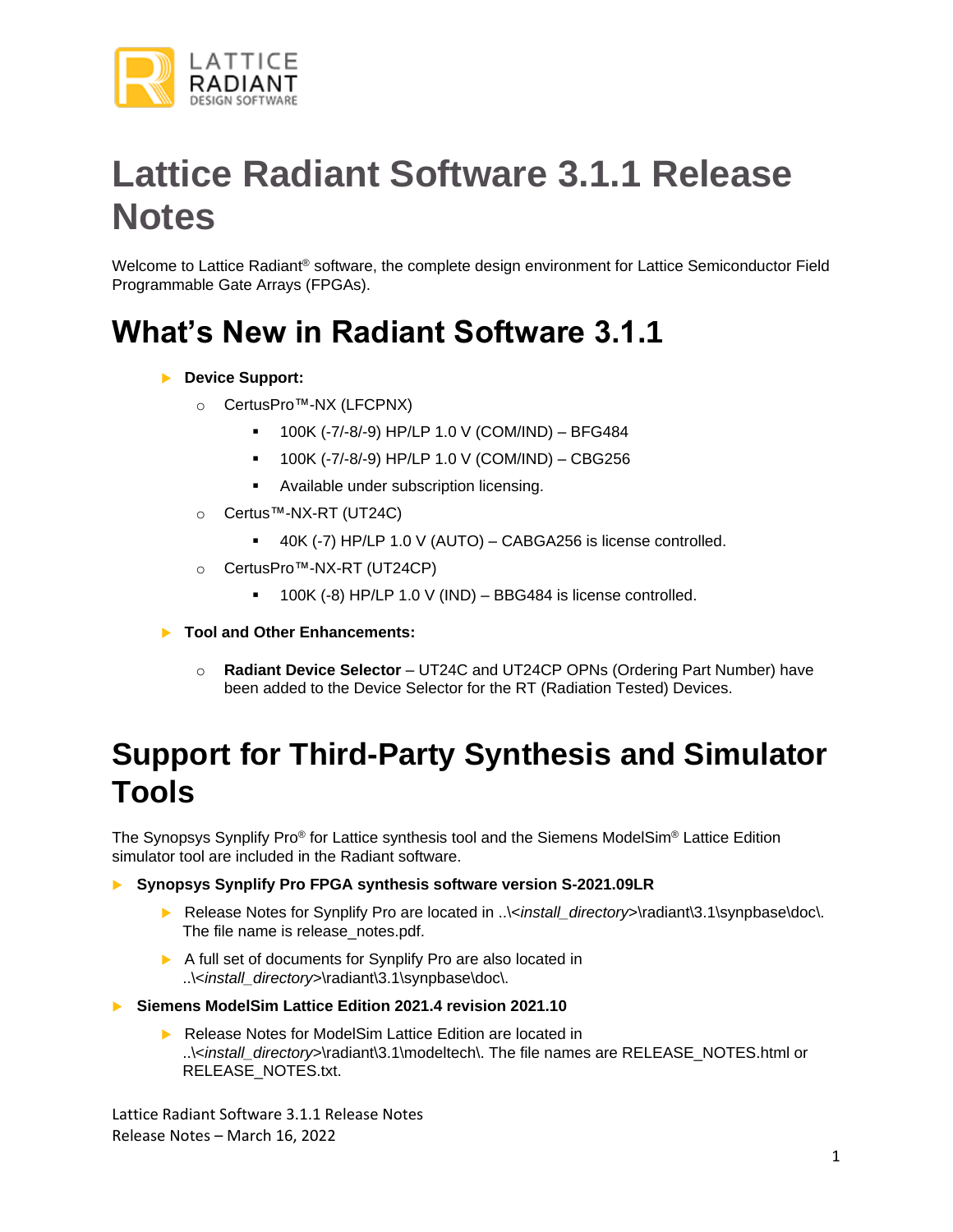

- A full set of documents for ModelSim Lattice Edition are located in ..\<*install\_directory*>\radiant\3.1\modeltech\doc\.
- **Siemens Questa**® **2020.4**
- **Cadence Xcelium**® **20.09-s004**
- **Synopsys VCS**® **Q-2020.03**

### **Updating Projects from an Earlier Version**

If you want to work on a design project created with an earlier version of Radiant software, it may be necessary to re-generate some IP, per the procedures described in the following table. These procedures adapt the project for the changes in Radiant software.

Find out which version of Radiant software your project was created with. Then work through the changes for that and every later version, starting with the earliest and going to the most recent. For example, if your project was created with Radiant software 1.0, you would start with the changes for Radiant software 1.0. After completing those changes, you would work on the changes for Radiant software 2.0, and so on.

Once saved, the project will not be compatible with earlier Radiant software versions.

| <b>Versions</b> | IP                                                                                                                        |         | <b>IP Regeneration Procedures</b>                                                              |
|-----------------|---------------------------------------------------------------------------------------------------------------------------|---------|------------------------------------------------------------------------------------------------|
|                 | CrossLink-NX (LIFCL), Certus-NX (LFD2NX), Certus-NX-RT<br>(UT24C), CertusPro-NX (LFCPNX), and CertusPro-NX-RT<br>(UT24CP) | iCE40UP |                                                                                                |
| 3.1.1           | PLL (Phase Locked Loop)                                                                                                   | N/A     | These IP used in designs<br>created in Radiant 3.1 must<br>be re-generated in Radiant<br>3.1.1 |
|                 | ADC (Analog to Digital Converter)                                                                                         |         |                                                                                                |
|                 | ROM (Read-only Memory)                                                                                                    |         |                                                                                                |
|                 | MPCS (Multi-Protocol PCS)                                                                                                 |         |                                                                                                |
|                 | DDR Generic (DDR Generic Interfaces)                                                                                      |         |                                                                                                |
|                 | GDDR7:1 (LVDS Interface)                                                                                                  |         |                                                                                                |
|                 | DDR MEM (DDR Memory Interfaces)                                                                                           |         |                                                                                                |
|                 | LPDDR4 MEM (LPDDR4 Memory Interface)                                                                                      |         |                                                                                                |
|                 | MIPI DPHY (MIPI D-PHY Interface)                                                                                          |         |                                                                                                |
|                 | ADC Sequencer (Analog to Digital Converter with Sequencer)                                                                |         |                                                                                                |
| 3.1             | PLL (Phase Locked Loop)                                                                                                   | N/A     | These IP used in designs<br>created in Radiant 3.0 must<br>be re-generated in Radiant<br>3.1   |
|                 | DDR Generic (DDR Generic Interfaces)                                                                                      |         |                                                                                                |
|                 | GDDR7:1 (LVDS Interface)                                                                                                  |         |                                                                                                |
|                 | DDR MEM (DDR Memory Interfaces)                                                                                           |         |                                                                                                |
|                 | LPDDR4 MEM (LPDDR4 Memory Interface)                                                                                      |         |                                                                                                |
|                 | MIPI DPHY (MIPI D-PHY Interface)                                                                                          |         |                                                                                                |
|                 | ADC Sequencer (Analog to Digital Converter)                                                                               |         |                                                                                                |
|                 | Large RAM DP (Dual Port Large RAM)                                                                                        |         |                                                                                                |
|                 | Large RAM DP True (True Dual Port Large RAM)                                                                              |         |                                                                                                |
|                 | Large RAM SP (Single Port Large RAM)                                                                                      |         |                                                                                                |
|                 | Large ROM (Read-only Large Memory)                                                                                        |         |                                                                                                |
|                 | FIFO DC (Dual Clock FIFO)                                                                                                 |         |                                                                                                |
|                 | <b>Complex Mult</b>                                                                                                       |         |                                                                                                |
|                 | MPCS (Multi-Protocol PCS)                                                                                                 |         |                                                                                                |
| 3.0             | PLL (Phase Locked Loop)                                                                                                   | N/A     |                                                                                                |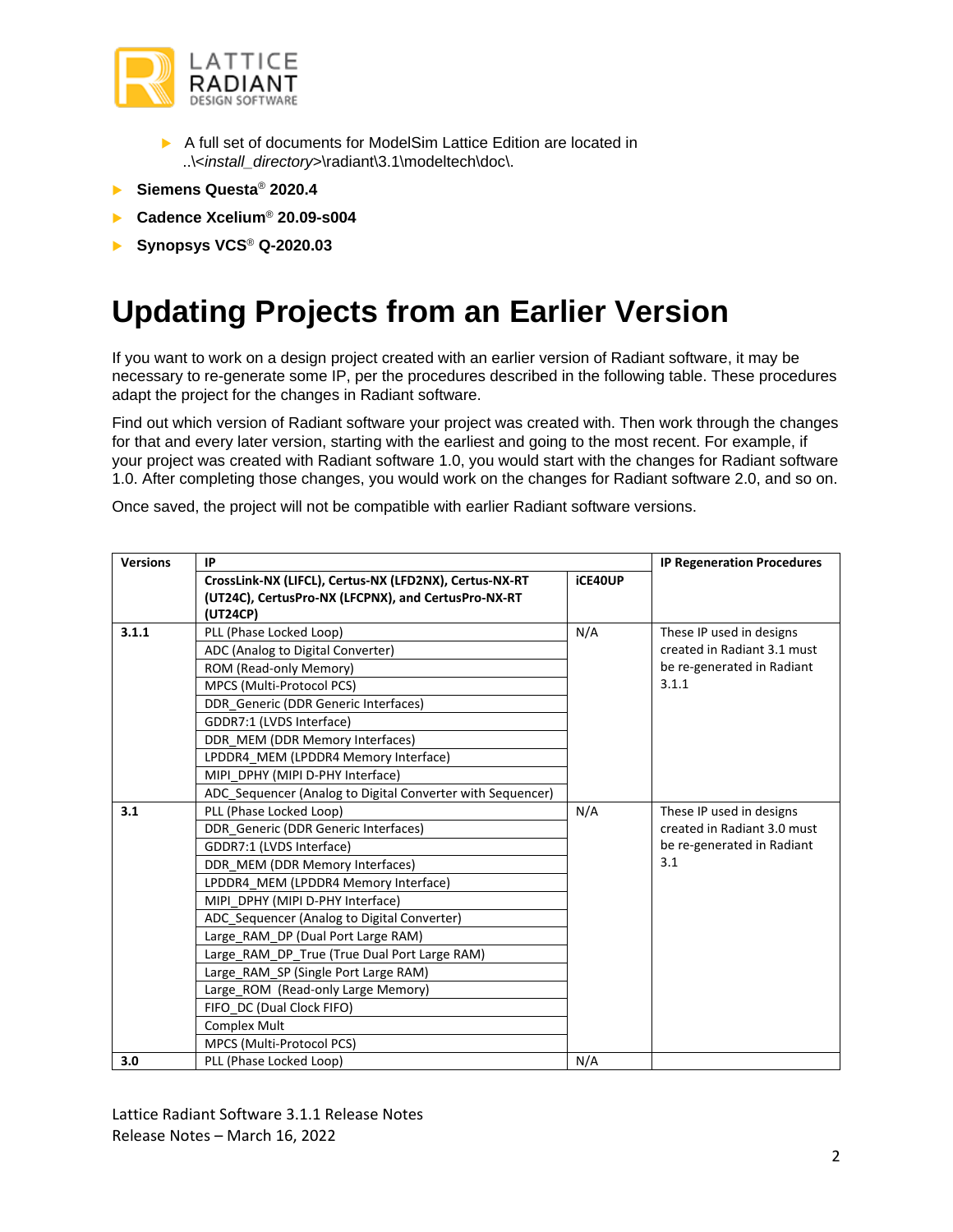

| <b>Versions</b> | IP                                                                                                                        |                | <b>IP Regeneration Procedures</b> |
|-----------------|---------------------------------------------------------------------------------------------------------------------------|----------------|-----------------------------------|
|                 | CrossLink-NX (LIFCL), Certus-NX (LFD2NX), Certus-NX-RT<br>(UT24C), CertusPro-NX (LFCPNX), and CertusPro-NX-RT<br>(UT24CP) | <b>iCE40UP</b> |                                   |
|                 | DDR_Generic (DDR Generic Interfaces)                                                                                      |                | These IP used in designs          |
|                 | GDDR7:1 (LVDS Interface)                                                                                                  |                | created in Radiant 2.2.1 must     |
|                 | DDR_MEM (DDR Memory Interfaces)                                                                                           |                | be re-generated in Radiant        |
|                 | MIPI_DPHY (MIPI D-PHY Interface)                                                                                          |                | 3.0                               |
|                 | LFSR (Linear Feedback Shift Register)                                                                                     |                |                                   |
|                 | ADC_Sequencer (Analog to Digital Converter)                                                                               |                |                                   |
|                 | RAM_DP_True (True Dual Port RAM)                                                                                          |                |                                   |
|                 | RAM_DQ (Single Port RAM)                                                                                                  |                |                                   |
|                 | ROM (Read-only Memory)                                                                                                    |                |                                   |
|                 | <b>FIFO</b>                                                                                                               |                |                                   |
|                 | FIFO DC                                                                                                                   |                |                                   |
|                 | Shift Register                                                                                                            |                |                                   |
|                 | Sine-Cosine Table                                                                                                         |                |                                   |
|                 | Convert                                                                                                                   |                |                                   |
| 2.2.1           | PLL (Phase Locked Loop)                                                                                                   | N/A            | These IP used in designs          |
|                 | DDR_Generic (DDR Generic Interfaces)                                                                                      |                | created in Radiant 2.2 must       |
|                 | GDDR7:1 (LVDS Interface)                                                                                                  |                | be re-generated in Radiant        |
|                 | DDR_MEM (DDR Memory Interfaces)                                                                                           |                | 2.2.1                             |
|                 | MIPI_DPHY (MIPI D-PHY Interface)                                                                                          |                |                                   |
|                 | LFSR (Linear Feedback Shift Register)                                                                                     |                |                                   |
|                 | ADC Sequencer (Analog to Digital Converter)                                                                               |                |                                   |
|                 | RAM DP (Pseudo Dual Port RAM)                                                                                             |                |                                   |
| 2.2             | PLL (Phase Locked Loop)                                                                                                   | PLL (Phase     | These IP used in designs          |
|                 | DDR_Generic (DDR Generic Interfaces)                                                                                      | Locked         | created in Radiant 2.1 must       |
|                 | GDDR7:1 (7:1 LVDS Interface)                                                                                              | Loop)          | be re-generated in Radiant<br>2.2 |
|                 | SDR (Single Data Rate)                                                                                                    |                |                                   |
|                 | DDR_MEM (DDR Memory Interfaces)                                                                                           |                |                                   |
|                 | ADC (Analog to Digital Converter)                                                                                         |                |                                   |
|                 | SEDC (Soft Error Detection/Correction)                                                                                    |                |                                   |
|                 | Sin_Cos_Table (Sine Cosine Table)                                                                                         |                |                                   |
|                 | OSC (Oscillator)                                                                                                          |                |                                   |
|                 | RAM_DQ (Single Port RAM)<br>RAM DP True (True Dual Port RAM)                                                              |                |                                   |
|                 |                                                                                                                           |                |                                   |
|                 | <b>FIFO</b>                                                                                                               |                |                                   |
| 2.1             | FIFO_DC (FIFO Dual Clock)<br>PLL (Phase Locked Loop)                                                                      | N/A            | These IP used in designs          |
|                 | GDDR7:1 (7:1 LVDS Interface)                                                                                              |                | created in Radiant 1.0, 2.0, or   |
|                 | DDR MEM (DDR Memory Interfaces)                                                                                           |                | 2.0 SP1 must be re-generated      |
|                 | DDR Generic (DDR Generic Interfaces)                                                                                      |                | in Radiant 2.1                    |
|                 | MIPI_DPHY (MIPI Interface)                                                                                                |                |                                   |
|                 | ADC (Analog to Digital Converter)                                                                                         |                |                                   |
|                 | SEDC (Soft Error Detection/Correction)                                                                                    |                |                                   |
|                 | OSC (Oscillator)                                                                                                          |                |                                   |
| 511.15          |                                                                                                                           |                |                                   |

All IP:

• Starting with Radiant 2.1, PMIs for any IP created in Radiant software versions 1.0, 2.0, 2.0 SP1, user must add the Family attribute in all PMI instantiations.

• For designs created in previous versions of Radiant software (2.0 or prior), it is necessary to re-generate PLL IP in Radiant software 2.1. Otherwise, Radiant software 2.1 will issue an error when the previous generated PLL IP is detected in the design. Designs created using Radiant Software 2.0 SP1 with PLL will work without any errors.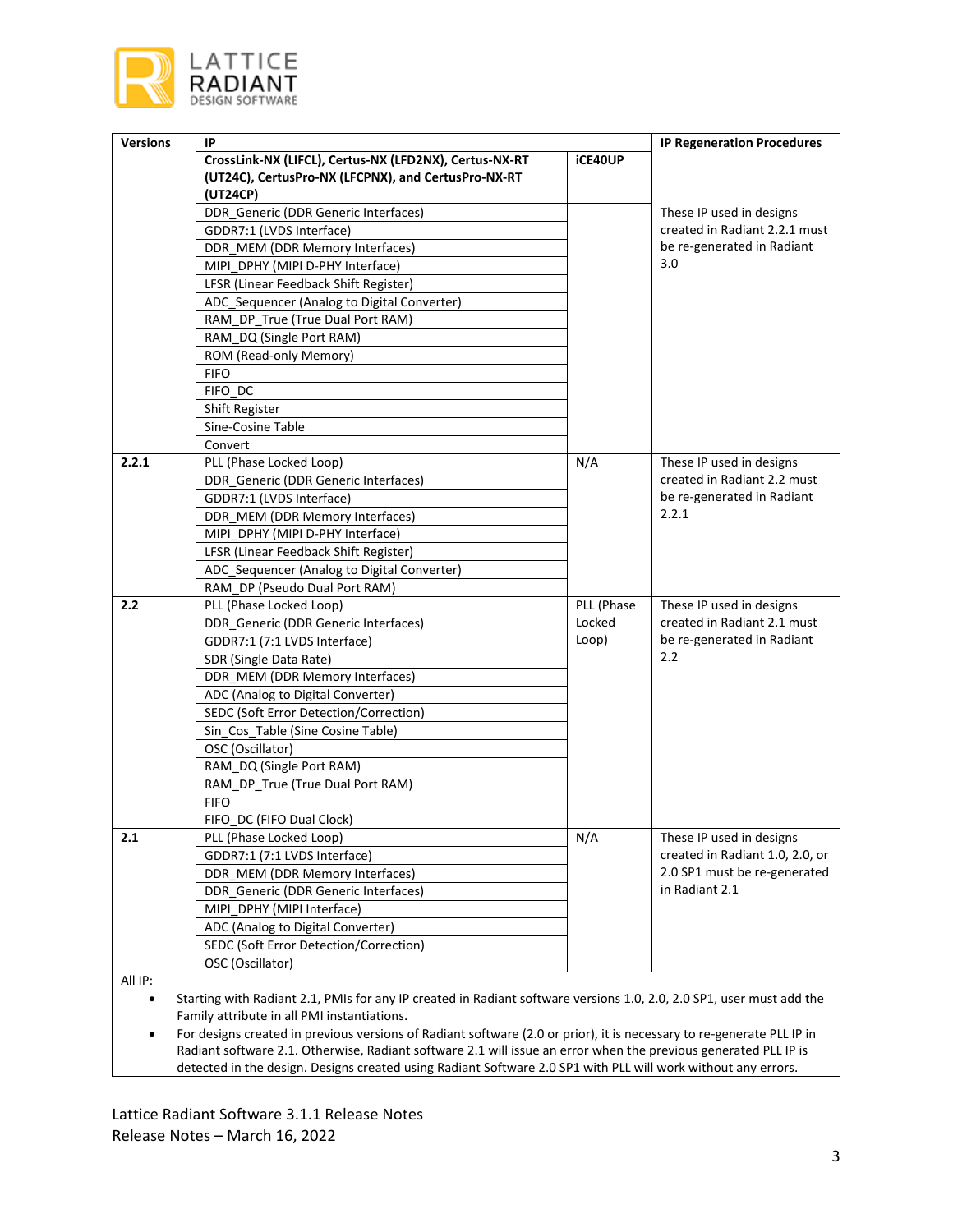

| <b>Versions</b>                                                                                           | ΙP                                                                                                           |         | <b>IP Regeneration Procedures</b> |  |  |
|-----------------------------------------------------------------------------------------------------------|--------------------------------------------------------------------------------------------------------------|---------|-----------------------------------|--|--|
|                                                                                                           | CrossLink-NX (LIFCL), Certus-NX (LFD2NX), Certus-NX-RT                                                       | iCE40UP |                                   |  |  |
|                                                                                                           | (UT24C), CertusPro-NX (LFCPNX), and CertusPro-NX-RT                                                          |         |                                   |  |  |
|                                                                                                           | (UT24CP)                                                                                                     |         |                                   |  |  |
| The IO TYPE HDL attribute default value has been changed since Radiant 2.0 SP1 from LVCMOS18 to LVCMOS33. |                                                                                                              |         |                                   |  |  |
| ٠                                                                                                         | If a LARGE RAM IP generated from a previous Radiant version needs to be re-configured in Radiant 2.1, the IP |         |                                   |  |  |
|                                                                                                           | must be re-created.                                                                                          |         |                                   |  |  |

The following server IP are not compatible with Radiant 3.0 onwards. Use the latest versions of the IP available on the IP server:

- ▶ I2C Master version 1.0.3
- ▶ UART 16550 version 1.0.4
- DDR3 SDRAM Controller version 1.1.1
- DDR3 SDRAM Controller version 1.2.1
- **LPDDR2 SDRAM Controller Lite version 1.1.1**
- **LPDDR2 SDRAM Controller Lite version 1.2.1**

### **Migration Changes from Earlier Release**

Hold Time Calculation Issue

Bug Number: DNG-11733

There was a hold time calculation error that was existent in Radiant 3.0 and fixed in the current Radiant 3.1 in which designs from Radiant 3.0 should make note of this issue.

For example, if your design has an output delay of +1.00 ns added to the constraints (set\_output\_delay), during hold calculations, this delay should be ideally subtracted from the destination clock path delay. Instead in Radiant 3.0 during hold calculations, this delay was added to the destination clock path delay resulting in an erred calculation.

In Radiant 3.0, for the aforementioned example, instead of +1.00 ns, you should change the delay to - 1.00ns to correct the hold calculations.

#### sysConfig Parameters Settings Default value Change

Bug Number: DNG-12094

Starting Radiant 3.1, the defaults for sysConfig parameter settings for JTAG\_PORT, DONE\_PORT, INITN\_PORT and PROGRAMN\_PORT are changed to ENABLE. In Prior Radiant releases, these defaults were DISABLE. Previous default settings (DISABLE) for SDM ports signals (DONE, INITN, PROGRAMN) blew fuses and were irreversible.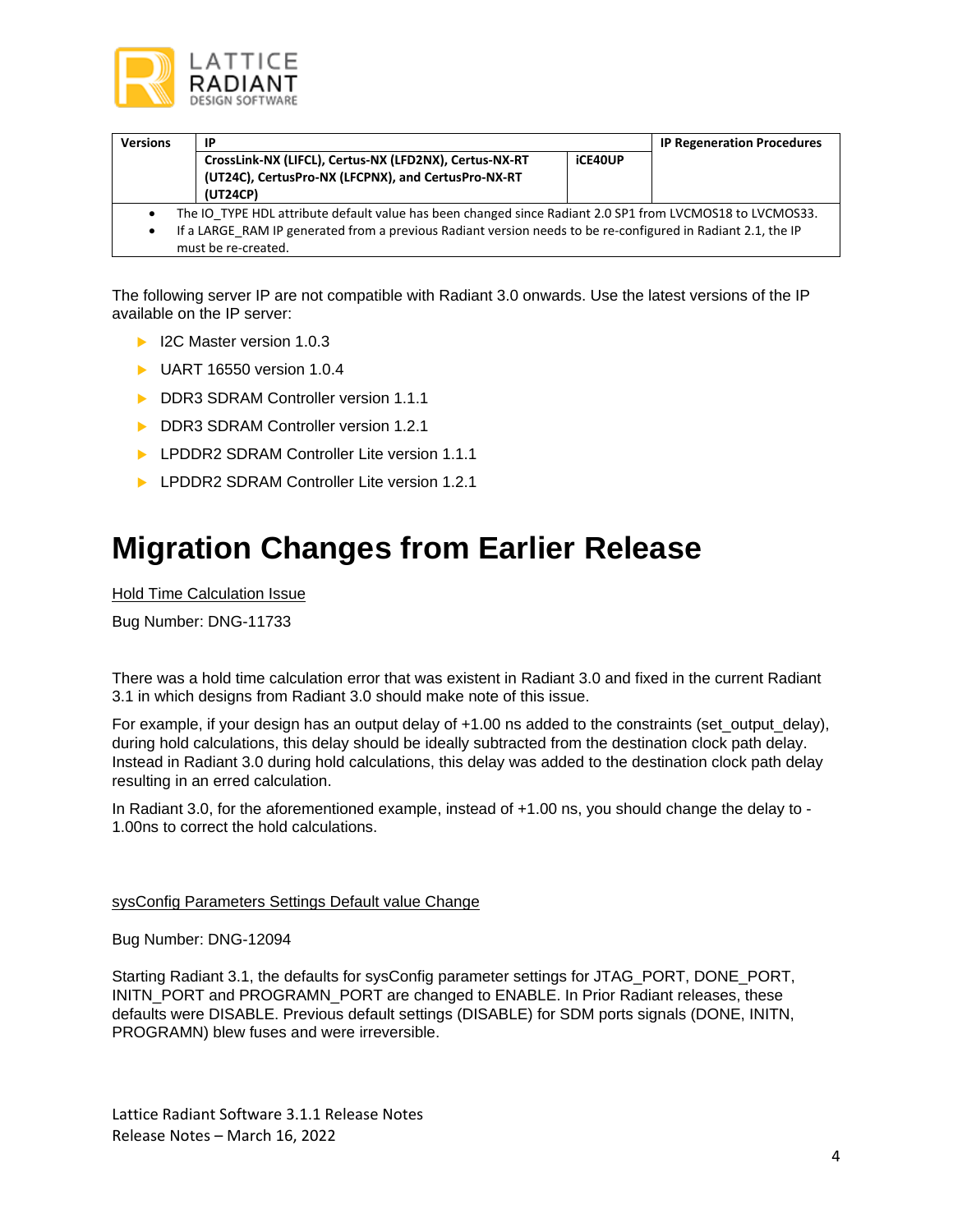

This new change will now preserve JTAG port and PROGRAMN port for device configuration activities by default, matching previous device behavior. The user can optionally disable the ports if explicitly desired to increase GPIO or reduce static power. Furthermore, if a design failure is encountered due to not having enough PIO, the following constraint can be added to the .pdc file to allow sysConfig shared pins to be used as GPIO.

Please change the sysConfig setting to DISABLE in Device Constraint Editor (DCE) or add the following sysConfig constraint to .pdc constraint file:

ldc\_set\_sysconfig {JTAG\_PORT=DISABLE DONE\_PORT=DIABLE INITN\_PORT=DISABLE

```
 PROGRAMN_PORT=DISABLE}
```
Note: This can be manually added to the .pdc file or you can change the sysConfig settings to DISABLE in Device Constraint Editor (DCE) which adds this constraint to the .pdc file when saved.

## **Help Resources**

Available information resources for the Radiant software include the following:

- ▶ Online Help updated with CrossLink-NX (LIFCL), Certus-NX (LFD2NX), Certus-NX-RT (UT24C), CertusPro-NX, and CertusPro-NX-RT (UT24CP) content.
- ▶ To view the Online Help, start the Lattice Radiant software and select the <sup>14</sup> "Getting Started" icon under Information Center.

### **System Requirements**

The following shows the basic system requirements for Radiant software:

- **Intel Pentium or Pentium-compatible PC**
- $\triangleright$  64-bit OS:
	- **Windows 10**
	- Red Hat Enterprise Linux 7.8 or 8.2
	- Ubuntu version 18.04 LTS or 20.04 LTS
	- CentOS 7.8
- Approximately 10 GB free disk space
- Computer Memory Requirement: 16 GB Recommended for running a single project. If running multiple projects, the memory requirement will be higher.
- $\blacktriangleright$  1024 X 768 graphics display
- $\blacktriangleright$  Network adapter for license and network connectivity
- $\blacktriangleright$  A Web browser with JavaScript capability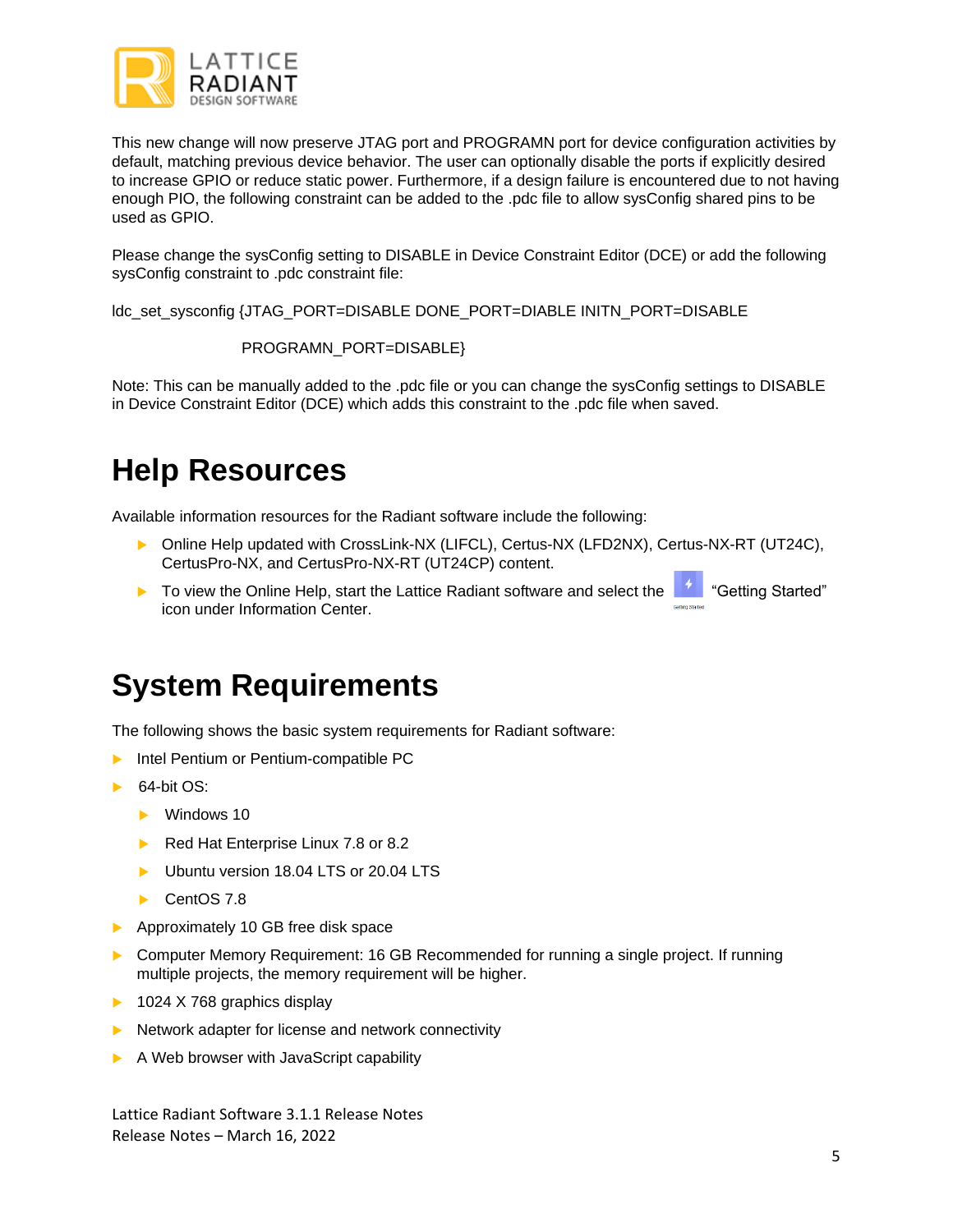

▶ Acrobat Reader

## **Issues Fixed**

The following known issues are fixed in this release. Their workarounds are no longer needed.

#### **CSI-2/D-PHY Transmitter IP hangs during Post synthesis/PAR simulations.**

Devices affected: CrossLink-NX (LIFCL), Certus-NX (LFD2NX)

Bug number: DNG-9697

Fixed in Radiant 3.1.1

### **Modify default INIT value for HardDPHY RX soft IP when running at DPHY v1.1 data rate (<=1.5 Gbps).**

Devices affected: CrossLink-NX (LIFCL) Bug number: DNG-10731 Fixed in Radiant 3.1.1

#### **When you program a target device with designs involving EBRs with initial data, the initial data programmed into the EBRs may output incorrectly.**

Devices affected: CrossLink-NX (LIFCL), Certus-NX (LFD2NX), CertusPro-NX (LFCPNX)

Bug number: DNG-11514 Fixed in Radiant 3.1.1

#### **When Reveal is used with mixed language design projects, synthesis may fail using both LSE and Synplify Pro.**

Devices affected: CrossLink-NX (LIFCL), Certus-NX (LFD2NX), CertusPro-NX (LFCPNX) Bug number: DNG-11576 Fixed in Radiant 3.1.1

### **ADC Soft-IP "ADC Clock Divide" value must be a string.**

Devices affected: CrossLink-NX (LIFCL), Certus-NX (LFD2NX), CertusPro-NX (LFCPNX) Bug number: DNG-12220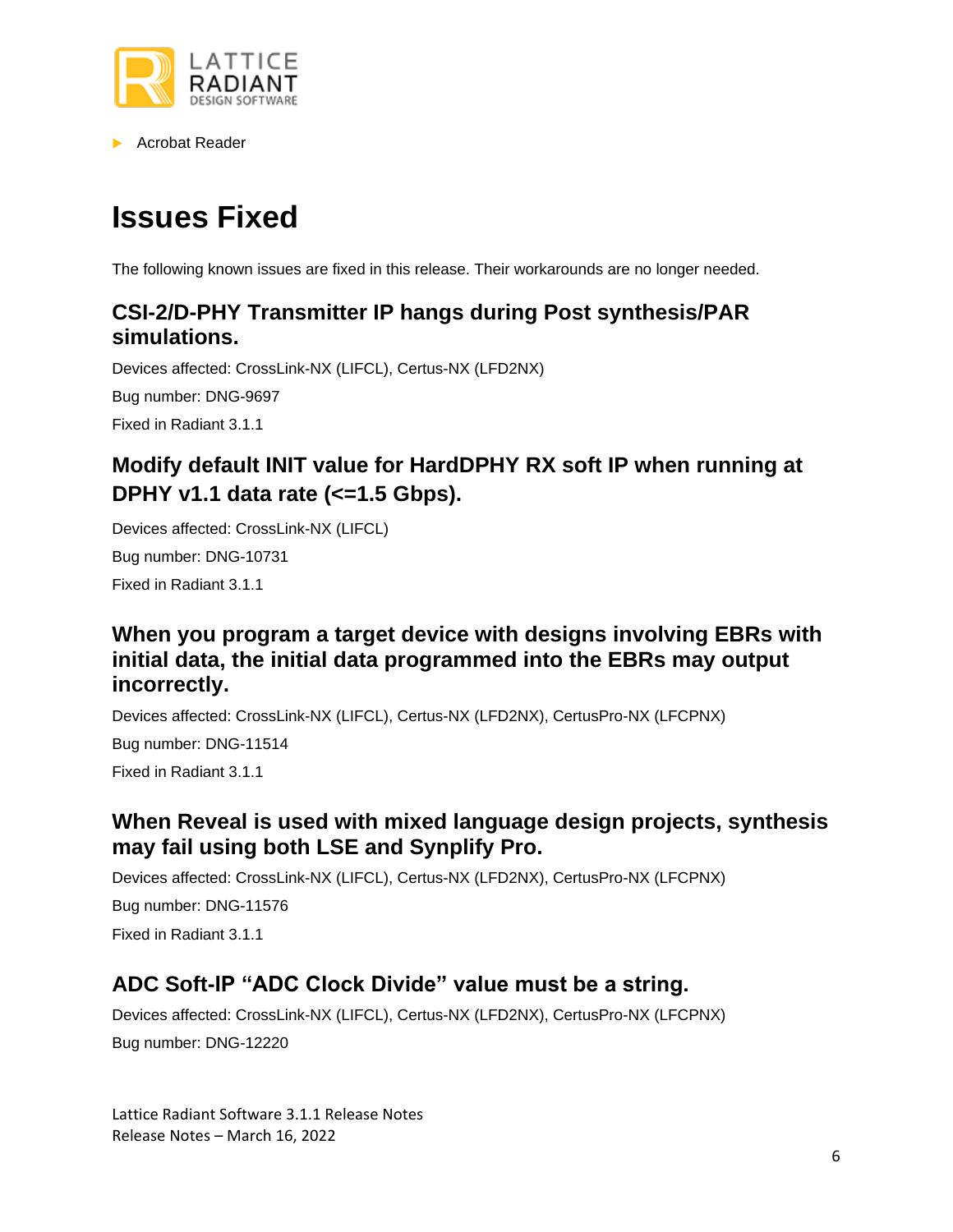

Fixed in Radiant 3.1.1

#### **Reveal Eye Opening Diagram cannot be generated on Linux OS.**

Devices affected: CertusPro-NX (LFCPNX) Bug number: DNG-12259 Fixed in Radiant 3.1.1

### **Known Issues for Radiant 3.1.1**

The following are known issues for the Radiant Software 3.1.1.

#### **MAP incorrectly reports number of DPHY and PCIE/ADC resources for CrossLink-NX (LIFCL) QFN72 package.**

For assistance with this issue, please contact Lattice Technical Support.

Devices affected: CrossLink-NX (LIFCL)

Bug number: DNG-8297

#### **When simulating Generic DDR, there may be a mismatch in the RTL and post-route simulation. Silicon is not affected.**

For assistance with this issue, please contact Lattice Technical Support.

Devices affected: CrossLink-NX (LIFCL), Certus-NX (LFD2NX), Certus-NX-RT (UT24C), CertusPro-NX (LFCPNX), CertusPro-NX-RT (UT24CP)

Bug number: DNG-9639

#### **For some SystemVerilog designs, Synplify Pro fails to identify multidriven nets and the flow passes with no errors.**

Workaround: Check the design for multi-driven nets and run the flow using LSE to verify.

Devices affected: CrossLink-NX (LIFCL), Certus-NX (LFD2NX), Certus-NX-RT (UT24C), CertusPro-NX (LFCPNX), CertusPro-NX-RT (UT24CP)

Bug number: DNG-10132

#### **When Reveal Controller is used for updating the PCS register (reg80) through the controller, it will cause the PCS Register value to be stuck at a value during successive writes.**

Workaround: Re-download the bitstream.

Devices affected: CertusPro-NX (LFCPNX), CertusPro-NX-RT (UT24CP)